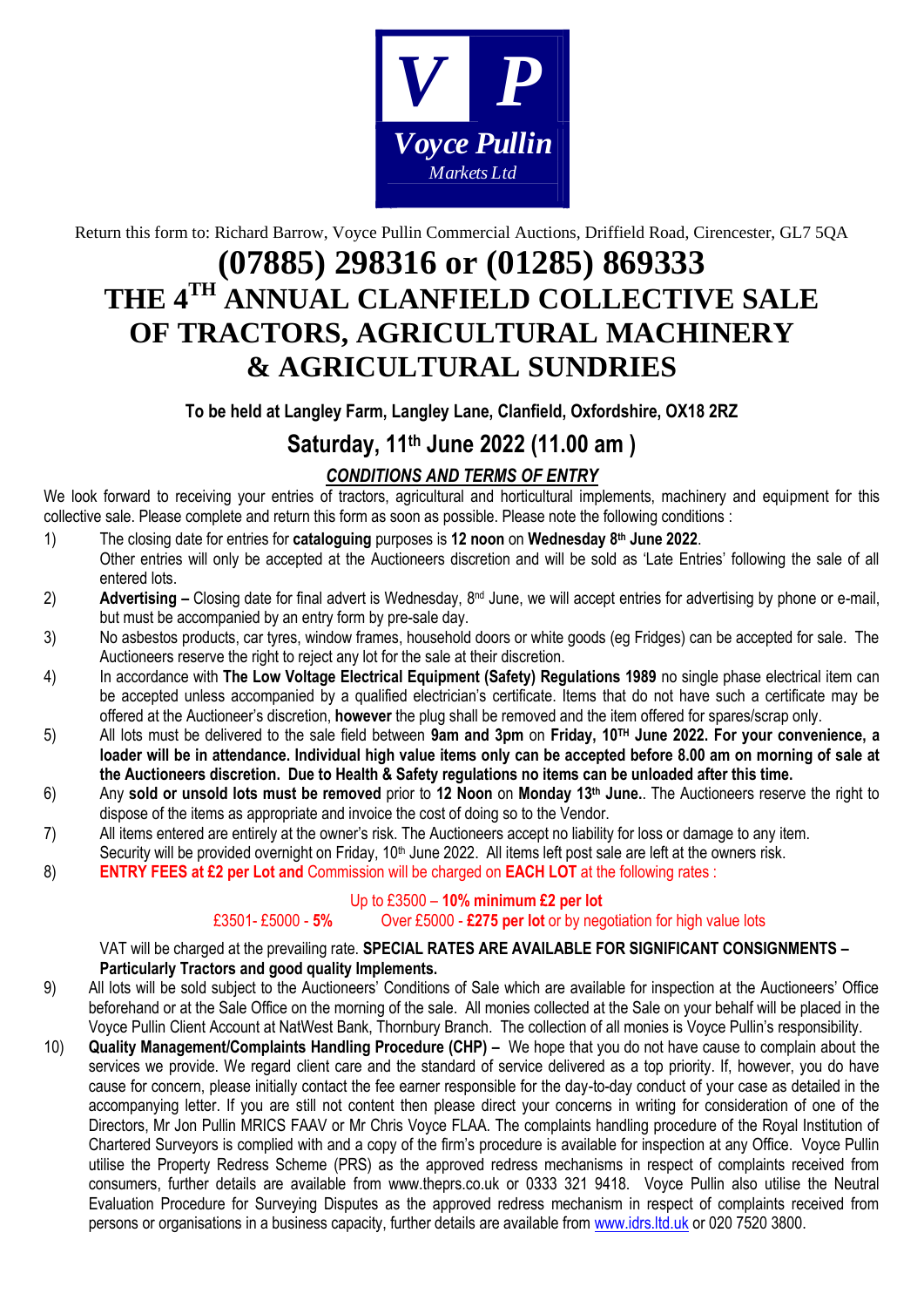

Return to: Richard Barrow, Voyce Pullin Commercial Auctions, Driffield Road, Cirencester, GL7 5QA

# **(07885) 298316 or (01285) 869333**

# **THE 3 rd ANNUAL CLANFIELD COLLECTIVE SALE OF TRACTORS, AGRICULTURAL MACHINERY & AGRICULTURAL SUNDRIES**

**Saturday, 11 th June 2022 (11.00 am)**

**ALL VENDORS MUST COMPLETE AND SIGN THIS ENTRY FORM**

**ALL FORMS TO BE RETURNED BY 8 TH June FOR CATALOGUING AND ADVERTISING (ENTRIES ACCEPTED UNTIL 12 th June 1PM)**

| <b>Signed</b> |                                                                                                                                                                                                                                                                                                                                                                                                                       | Please continue overleaf |  |  |
|---------------|-----------------------------------------------------------------------------------------------------------------------------------------------------------------------------------------------------------------------------------------------------------------------------------------------------------------------------------------------------------------------------------------------------------------------|--------------------------|--|--|
| $*(b)$        | I am a registered person for the purpose of the sale of these items.<br>I agree to be self billed and will not issue Tax Invoices for the relevant<br>Transactions and confirm that you will be collecting the VAT on my behalf.<br>I also agree to include the Output Tax stated on your self-billing invoice in my<br>VAT No.<br>appropriate VAT return.<br>PLEASE ADVISE US IMMEDIATELY IF YOUR VAT STATUS CHANGES |                          |  |  |
| $*(a)$        | I am not a registered person for the purpose of the sale of these items                                                                                                                                                                                                                                                                                                                                               |                          |  |  |
| <b>VAT</b>    | Please tick whichever statement applies to you.                                                                                                                                                                                                                                                                                                                                                                       |                          |  |  |
|               | I hereby warrant that the items listed overleaf are my property and that they are not subject to any Hire Purchase, Hire or<br>Credit Sale Agreement. I agree to abide by the Conditions and Terms of Entry as outlined on a separate sheet, the receipt<br>of which I hereby acknowledge.                                                                                                                            |                          |  |  |
|               |                                                                                                                                                                                                                                                                                                                                                                                                                       |                          |  |  |
|               |                                                                                                                                                                                                                                                                                                                                                                                                                       |                          |  |  |
|               |                                                                                                                                                                                                                                                                                                                                                                                                                       |                          |  |  |
| Address:      |                                                                                                                                                                                                                                                                                                                                                                                                                       |                          |  |  |
| Account No:   |                                                                                                                                                                                                                                                                                                                                                                                                                       |                          |  |  |
| Name:         |                                                                                                                                                                                                                                                                                                                                                                                                                       |                          |  |  |